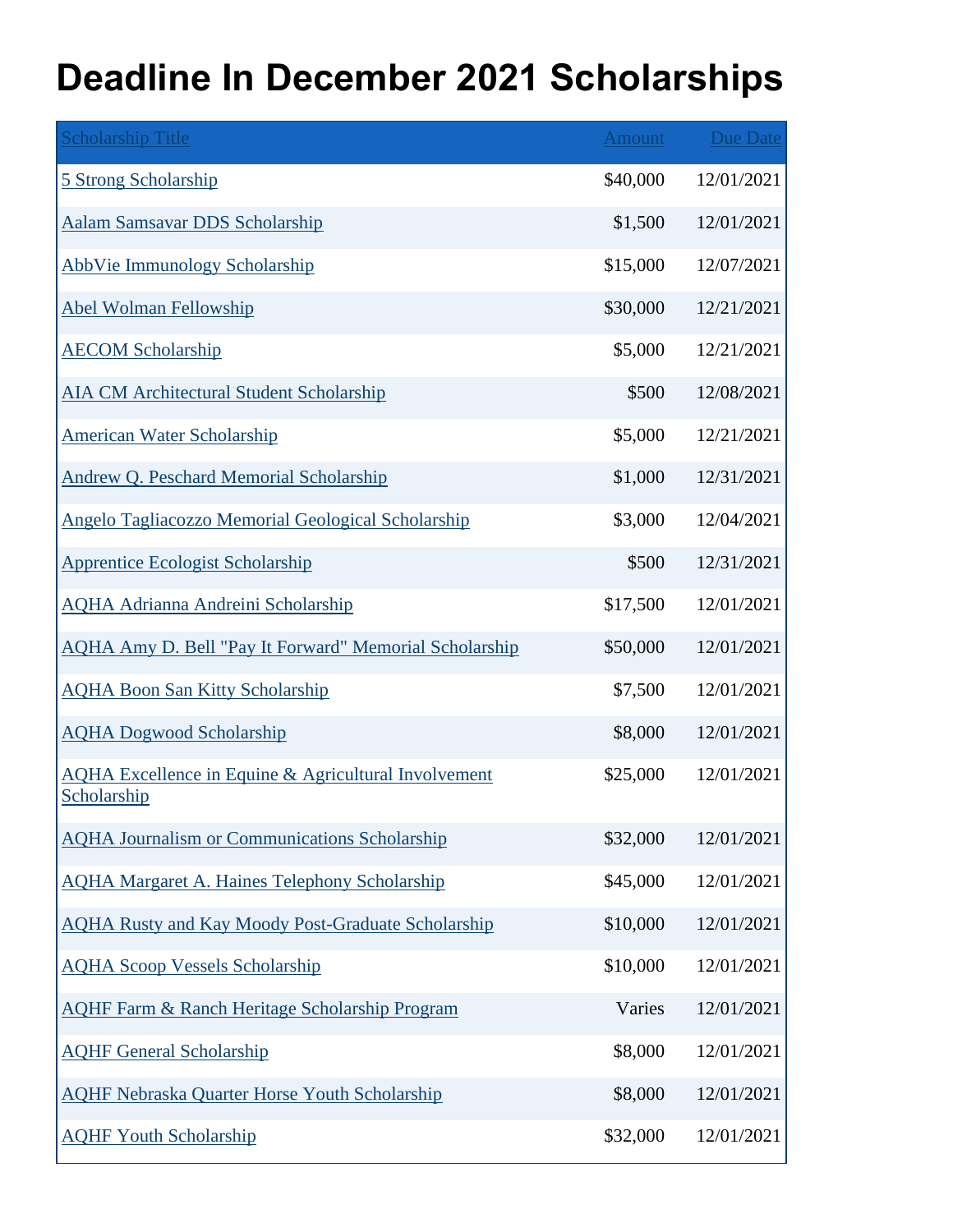| <b>Scholarship Title</b>                                                    | Amount   | <b>Due Date</b> |
|-----------------------------------------------------------------------------|----------|-----------------|
| <b>Arcadis Scholarship</b>                                                  | \$5,000  | 12/21/2021      |
| <b>AREMA Undergraduate and Graduate Scholarships</b>                        | \$10,000 | 12/08/2021      |
| <b>Arkansas Chamber Singers Music/Vocal Scholarship</b>                     | \$1,000  | 12/16/2021      |
| <b>ARRL Charles Clarke Cordle Memorial Scholarship</b>                      | \$1,000  | 12/31/2021      |
| <b>ARRL Foundation Scholarship Programs</b>                                 | \$5,000  | 12/31/2021      |
| <b>ASD Ascend College Autism Scholarships</b>                               | \$1,000  | 12/31/2021      |
| <b>ASNT Engineering Undergraduate Scholarship</b>                           | \$3,000  | 12/15/2021      |
| <b>Bernice H Price Scholarship</b>                                          | \$500    | 12/31/2021      |
| <b>Burger King Scholars Program</b>                                         | \$4,000  | 12/15/2021      |
| California Hispanic Education Endowment Fund (HEEF)                         | \$2,500  | 12/31/2021      |
| Carollo Engineers Bryant L. Bench Scholarship                               | \$10,000 | 12/21/2021      |
| <b>Charles "Chick" Roberts Scholarship</b>                                  | \$5,000  | 12/21/2021      |
| Civil Air Patrol Academic Scholarships                                      | Varies   | 12/31/2021      |
| Civil Air Patrol Col Mary Feik Cadet Flight Scholarship                     | Varies   | 12/31/2021      |
| <b>Civil Air Patrol Flight Scholarships</b>                                 | Varies   | 12/31/2021      |
| Civil Air Patrol SPAATZ Association Aerospace Leadership<br>Scholarship     | Varies   | 12/31/2021      |
| Colgate-Palmolive Haz la U Educational Grant Program                        | Varies   | 12/06/2021      |
| Colonial Triangle of Virginia Unit Scholarship                              | \$1,000  | 12/10/2021      |
| Colorado Mesa University's Distinguished Scholar Award                      | \$24,000 | 12/31/2021      |
| Colorado Mesa University's First Generation Scholarship                     | \$1,000  | 12/31/2021      |
| Colorado Mesa University's Legacy Scholarship                               | \$1,000  | 12/31/2021      |
| Committee 14 - Yards & Terminals Scholarship                                | \$1,500  | 12/07/2021      |
| CSU Dale M. Schoettler Scholarship for Visually Impaired<br><b>Students</b> | \$10,000 | 12/01/2021      |
| Dave Caldwell Scholarship                                                   | \$5,000  | 12/21/2021      |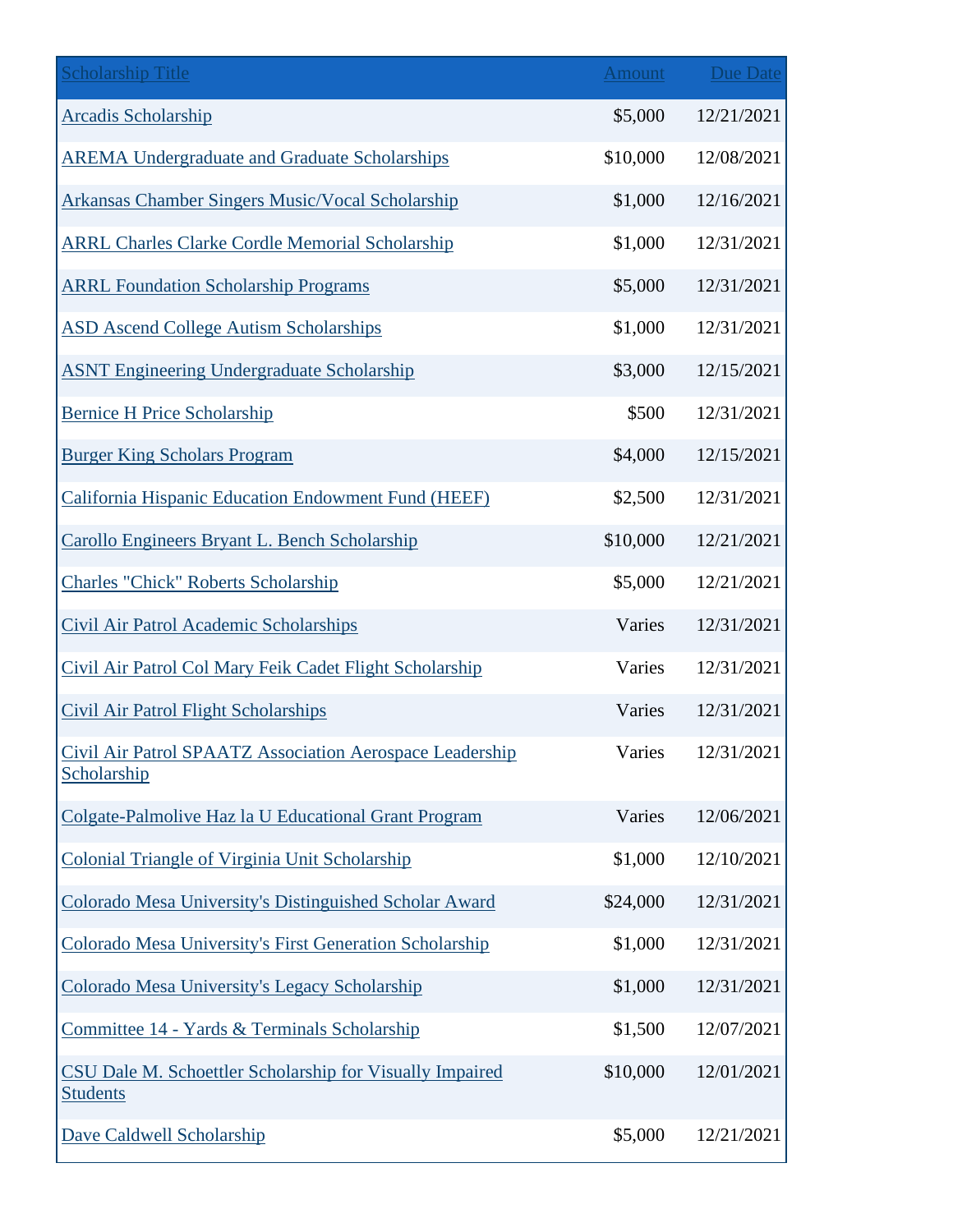| <b>Scholarship Title</b>                                                                       | <b>Amount</b> | <b>Due Date</b> |
|------------------------------------------------------------------------------------------------|---------------|-----------------|
| <b>Dell Scholars Program</b>                                                                   | \$20,000      | 12/01/2021      |
| Denver Water Centennial Scholarship                                                            | \$5,000       | 12/21/2021      |
| <b>DeSales University Presidential Scholarships</b>                                            | \$23,000      | 12/01/2021      |
| Dietspotlight Student Essay Scholarship                                                        | \$3,000       | 12/31/2021      |
| Dr. Philip C. Singer Scholarship                                                               | \$3,000       | 12/21/2021      |
| <b>Earnest Scholarship Fund</b>                                                                | \$5,000       | 12/31/2021      |
| <b>East-West Center Graduate Degree Fellowship</b>                                             | \$100,000     | 12/01/2021      |
| <b>EMU Presidential Scholarship</b>                                                            | Varies        | 12/18/2021      |
| <b>FRA Americanism Essay Contest</b>                                                           | \$5,000       | 12/01/2021      |
| Frederick Douglass Institute Postdoctoral Fellowship Program at<br>the University of Rochester | \$43,000      | 12/31/2021      |
| <b>FSU Freshmen Scholarship</b>                                                                | \$9,600       | 12/01/2021      |
| Future Technology Workforce Leaders & Visionaries (F12)<br>Scholarship                         | \$1,000       | 12/19/2021      |
| <b>Gannett Fleming Scholarship</b>                                                             | \$5,000       | 12/21/2021      |
| <b>Gensler Brinkmann Scholarship</b>                                                           | Varies        | 12/09/2021      |
| <b>Gensler Diversity Scholarship</b>                                                           | \$20,000      | 12/09/2021      |
| Girls Who Illustrate Awesomeness Scholarship                                                   | \$750         | 12/01/2021      |
| <b>Google Lime Scholarship</b>                                                                 | \$10,000      | 12/05/2021      |
| Hannah Ostrea Memorial College Scholarship                                                     | Varies        | 12/01/2021      |
| Hanover College Crowe Scholars Award                                                           | \$5,000       | 12/01/2021      |
| <b>Hazen and Sawyer Scholarship</b>                                                            | \$5,000       | 12/21/2021      |
| <b>HDR One Water Industry Scholarship</b>                                                      | \$10,000      | 12/21/2021      |
| <b>Hellenic Professional Society of Texas</b>                                                  | Varies        | 12/31/2021      |
| <b>Hispanic Heritage Youth Awards</b>                                                          | \$1,000       | 12/06/2021      |
| <b>Iyowun Memorial College Scholarship</b>                                                     | \$1,000       | 12/12/2021      |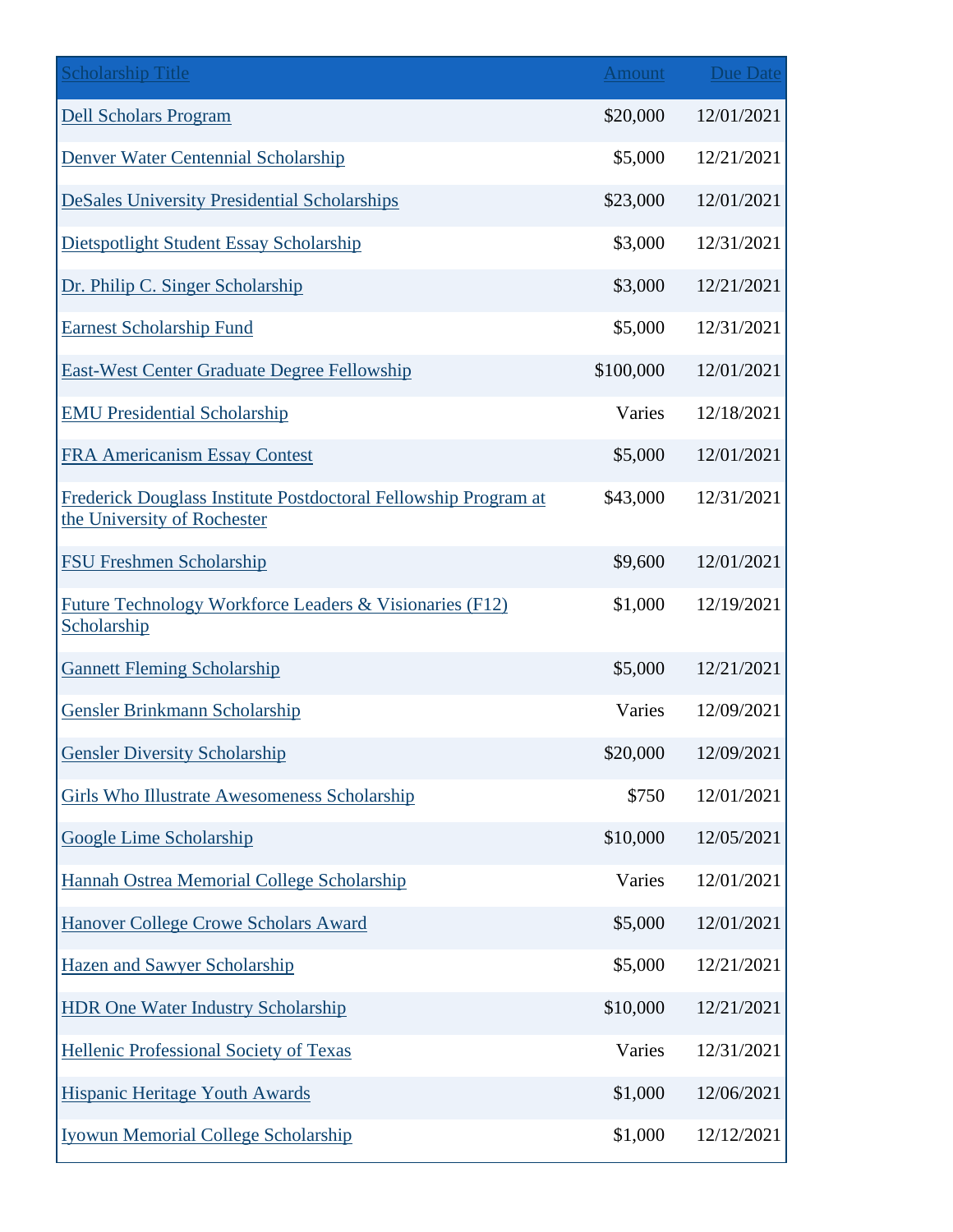| <b>Scholarship Title</b>                                                              | <b>Amount</b> | Due Date   |
|---------------------------------------------------------------------------------------|---------------|------------|
| Jacobs/CH2M Holly A. Cornell Scholarship                                              | \$10,000      | 12/21/2021 |
| Jazz At The Ballroom Jazz Scholarship                                                 | \$1,000       | 12/13/2021 |
| Katherine B. Ross Education Scholarship                                               | \$1,920       | 12/31/2021 |
| <b>Larry Morris Memorial Scholarship</b>                                              | Varies        | 12/05/2021 |
| <b>Larson Aquatic Research Support Scholarships</b>                                   | \$7,000       | 12/21/2021 |
| <b>Leadership Speech Contest</b>                                                      | \$5,500       | 12/01/2021 |
| <b>Living For Zachary Academic Scholarship</b>                                        | \$2,500       | 12/20/2021 |
| Loyola University Catholic Heritage Award                                             | Varies        | 12/01/2021 |
| Loyola University New Orleans Ignatian Scholarships for<br><b>Academic Excellence</b> | Varies        | 12/01/2021 |
| <b>Lyceum Scholars Program</b>                                                        | \$10,000      | 12/08/2021 |
| <b>MALDEF Law School Scholarship Program</b>                                          | \$2,000       | 12/31/2021 |
| Marie Curie Scholarship                                                               | \$80,000      | 12/17/2021 |
| <b>Mass Bay - Boston Marathon Scholarship</b>                                         | Varies        | 12/31/2021 |
| <b>McConnell Scholarship</b>                                                          | Varies        | 12/15/2021 |
| Miami University (OH) Merit Scholarships                                              | \$36,000      | 12/01/2021 |
| Minority Scholarship in Classics and Classical Archaeology                            | \$4,500       | 12/11/2021 |
| Minority Serving Institute Scholarship Program                                        | Varies        | 12/31/2021 |
| <b>Mueller Continuing Education Scholarship</b>                                       | \$5,000       | 12/21/2021 |
| <b>National Press Photographers Foundation Scholarships</b>                           | Varies        | 12/02/2021 |
| National Space Club Keynote Scholarships                                              | \$10,000      | 12/02/2021 |
| <b>Neptune Technology Group Scholarship</b>                                           | \$5,000       | 12/21/2021 |
| New York Central Railroad Memorial Scholarship                                        | \$1,000       | 12/10/2021 |
| New York Life Award                                                                   | \$1,000       | 12/01/2021 |
| <b>New York State Restaurant Association Scholarships</b>                             | \$750         | 12/15/2021 |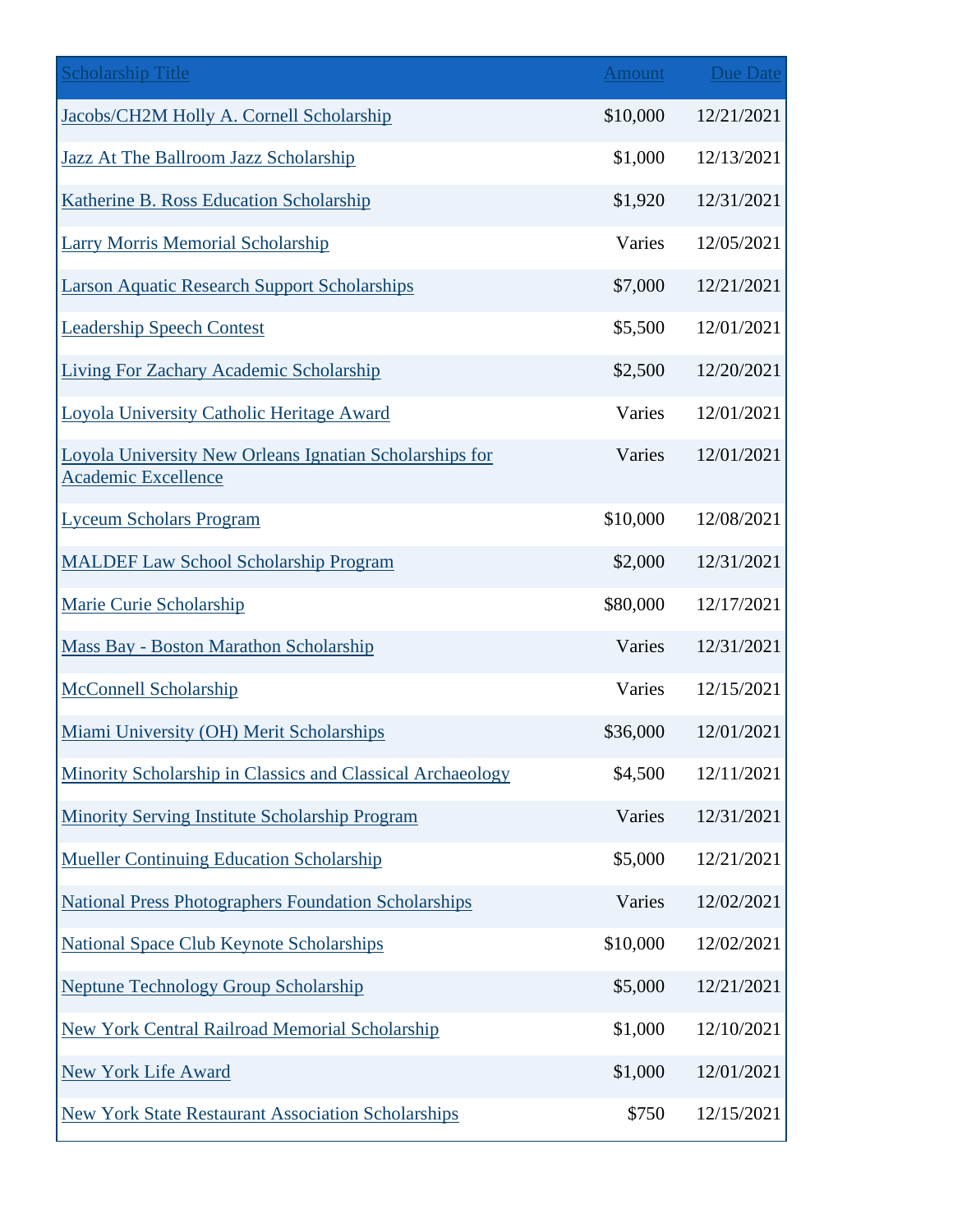| <b>Scholarship Title</b>                                                   | <b>Amount</b> | <b>Due Date</b> |
|----------------------------------------------------------------------------|---------------|-----------------|
| <b>Next Generation Teacher Scholarship</b>                                 | \$30,000      | 12/31/2021      |
| Ninaa Michelle Edwards Cares                                               | \$1,000       | 12/16/2021      |
| NJCPA High School Scholarship                                              | \$1,500       | 12/11/2021      |
| <b>Norfolk Southern Foundation Scholarship</b>                             | \$1,000       | 12/10/2021      |
| Norman S. Baldwin Fishery Science Scholarship                              | \$3,000       | 12/01/2021      |
| <b>North American International Auto Show Poster Contest</b>               | \$1,000       | 12/19/2021      |
| North Carolina Railroad Company Scholarship                                | \$1,000       | 12/10/2021      |
| <b>NPPF TV News Scholarship</b>                                            | \$2,000       | 12/02/2021      |
| <b>NRA Civil Rights Defense Fund Youth Essay Contest</b>                   | \$1,000       | 12/31/2021      |
| Oluyomi Adewale Foundation Scholarship                                     | \$1,000       | 12/08/2021      |
| Our First Amendment Freedoms Art & Essay Contest                           | \$5,000       | 12/31/2021      |
| <b>Overseas Press Club Foundation</b>                                      | \$2,000       | 12/01/2021      |
| Parkinson's Disease Foundation Summer Student Fellowship<br><u>Program</u> | \$4,000       | 12/01/2021      |
| Pennsylvania Chafee Education and Training Grant Program                   | Varies        | 12/31/2021      |
| Persian Scholarship Foundation Recognition Awards                          | \$1,000       | 12/15/2021      |
| Pioneers of Flight Scholarship                                             | \$1,000       | 12/25/2021      |
| Powell Scholarship at University of the Pacific                            | \$42,000      | 12/01/2021      |
| Presidential Scholars Award for Valedictorians and Salutatorians           | Varies        | 12/01/2021      |
| Pre-Veterinary and General Animal Husbandry Education<br>Scholarship       | \$1,000       | 12/31/2021      |
| PRSA Chicago Michelle Flowers Diversity Fellowship Program                 | \$3,000       | 12/31/2021      |
| Raftelis Leadership Scholarship                                            | \$5,000       | 12/21/2021      |
| <b>Reading Community Singers Scholarship</b>                               | \$1,500       | 12/31/2021      |
| Roy G. Post Foundation Scholarship                                         | \$5,000       | 12/01/2021      |
| <b>Rutgers First-Year Student Awards</b>                                   | \$29,000      | 12/01/2021      |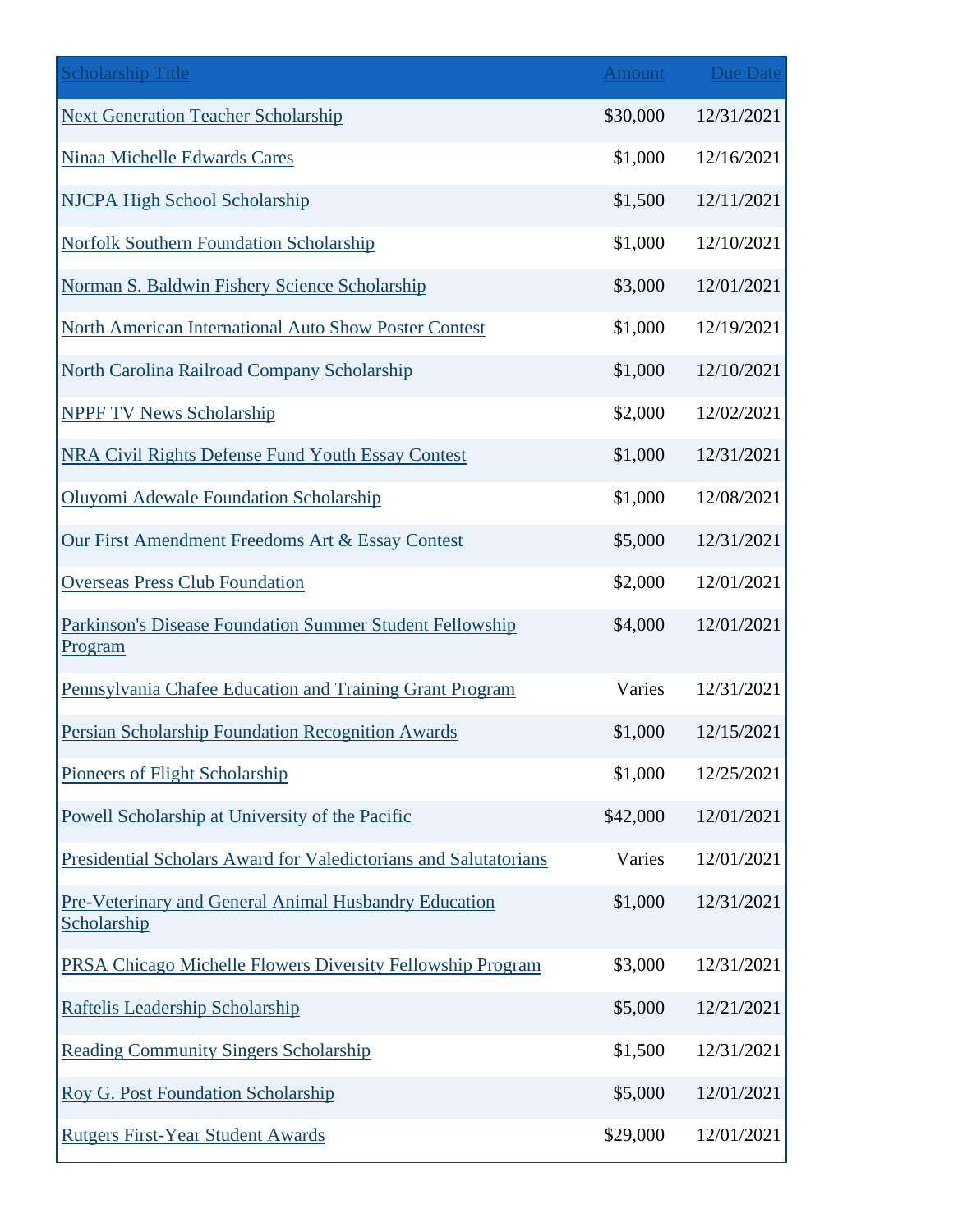| <b>Scholarship Title</b>                                                           | <b>Amount</b> | Due Date   |
|------------------------------------------------------------------------------------|---------------|------------|
| <b>Scarlett Family Foundation</b>                                                  | \$15,000      | 12/15/2021 |
| <b>Science Ambassador Scholarship</b>                                              | Varies        | 12/14/2021 |
| Sean Patrick French Memorial Scholarship                                           | \$2,500       | 12/01/2021 |
| Senator Philip A. Hart Memorial Scholarship                                        | Varies        | 12/20/2021 |
| <b>SLU Deans' Scholarships</b>                                                     | \$21,000      | 12/01/2021 |
| <b>SLU National Merit Award</b>                                                    | \$2,000       | 12/01/2021 |
| <b>SLU Presidential Scholarship</b>                                                | Varies        | 12/01/2021 |
| <b>SLU Scholarship for Students Committed to Service</b>                           | \$10,000      | 12/01/2021 |
| <b>SLU University Scholarship</b>                                                  | \$19,000      | 12/01/2021 |
| <b>Smith Diversity Scholarship</b>                                                 | \$25,000      | 12/15/2021 |
| <b>SOAR to College</b>                                                             | \$1,000       | 12/31/2021 |
| Society for Technical Communication Student Scholarships                           | \$500         | 12/31/2021 |
| Soroptimist International of Los Angeles Fellowship for Women<br>in Graduate Study | \$3,500       | 12/31/2021 |
| <b>South Carolina Teaching Fellows</b>                                             | \$24,000      | 12/01/2021 |
| <b>Southwestern University Brown Scholarship</b>                                   | \$33,000      | 12/01/2021 |
| <b>Stantec Scholarship</b>                                                         | \$5,000       | 12/21/2021 |
| <b>Stephen J. Brady Stop Hunger Scholarships</b>                                   | \$5,000       | 12/05/2021 |
| <b>Students of the Year - Worcester Chapter</b>                                    | \$5,000       | 12/31/2021 |
| <b>SVC Foundation College Scholarship</b>                                          | \$5,000       | 12/04/2021 |
| <b>Take Care of Texas Video Contest</b>                                            | \$2,500       | 12/16/2021 |
| <b>TCA Beef Scholarships</b>                                                       | \$600         | 12/01/2021 |
| Texas A&M University - Century Scholars Program                                    | \$20,000      | 12/01/2021 |
| Texas A&M University - Lechner Scholarship                                         | \$10,000      | 12/01/2021 |
| Texas A&M University - McFadden Scholarship                                        | \$10,000      | 12/15/2021 |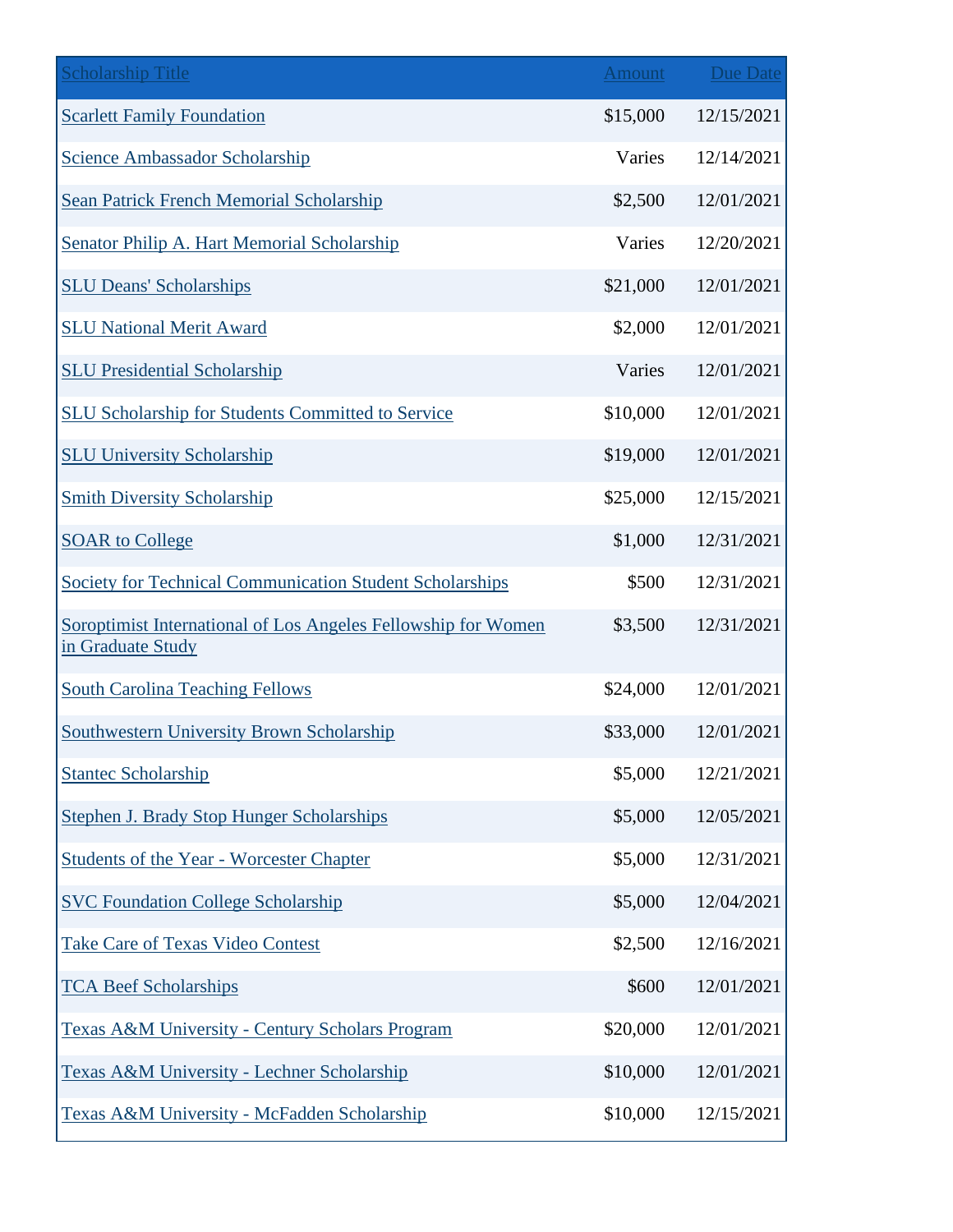| <b>Scholarship Title</b>                                                                        | <b>Amount</b> | <b>Due Date</b> |
|-------------------------------------------------------------------------------------------------|---------------|-----------------|
| <b>Texas A&amp;M University President's Endowed Scholarship</b>                                 | \$12,000      | 12/01/2021      |
| The #NoRA Excellence in Art Activism Scholarship                                                | Varies        | 12/31/2021      |
| The Charlie Parnell Memorial Scholarship                                                        | \$500         | 12/16/2021      |
| The Craig & Galen Brown Foundation Scholarship                                                  | Varies        | 12/01/2021      |
| The Dan Calugar Finance Scholarship                                                             | \$6,100       | 12/31/2021      |
| The Explorers Club Student Grants                                                               | \$5,000       | 12/04/2021      |
| The Francis Ouimet Scholarship Fund                                                             | \$60,000      | 12/01/2021      |
| The Generation Google Scholarship                                                               | \$10,000      | 12/04/2021      |
| The Helen Laughlin AM Mode Memorial Scholarship                                                 | \$1,000       | 12/31/2021      |
| The Intention Co. Scholarship Fund                                                              | \$1,000       | 12/21/2021      |
| The Jessi Ghawi Memorial Scholarship                                                            | Varies        | 12/31/2021      |
| The Larry Morris Memorial Scholarship                                                           | \$2,500       | 12/05/2021      |
| The National Honor Society Scholarship                                                          | \$25,000      | 12/07/2021      |
| The Piedmont Institute for Communication, Music and Art:<br><b>Emerging Writers Competition</b> | \$5,000       | 12/01/2021      |
| The Rossiter Family Scholarship On Behalf of William J. Rizzo,<br><u>Jr.</u>                    | \$10,000      | 12/07/2021      |
| The Wyland Foundation Art Challenge                                                             | \$1,500       | 12/01/2021      |
| U of A Tuscaloosa Coca-Cola First-Generation Scholarship                                        | \$20,000      | 12/15/2021      |
| U of A Tuscaloosa National Alumni Association Crimson<br>Scholarship                            | Varies        | 12/15/2021      |
| <b>UM Missoula Presidential Leadership Scholarship</b>                                          | Varies        | 12/04/2021      |
| <b>UM Morris Scholars</b>                                                                       | \$24,000      | 12/15/2021      |
| Union Pacific William E. Wimmer Scholarship                                                     | \$1,000       | 12/10/2021      |
| University of Alabama-Tuscaloosa In-State Merit Scholarships                                    | \$8,000       | 12/01/2021      |
| University of Iowa Academic Success Scholarship                                                 | Varies        | 12/01/2021      |